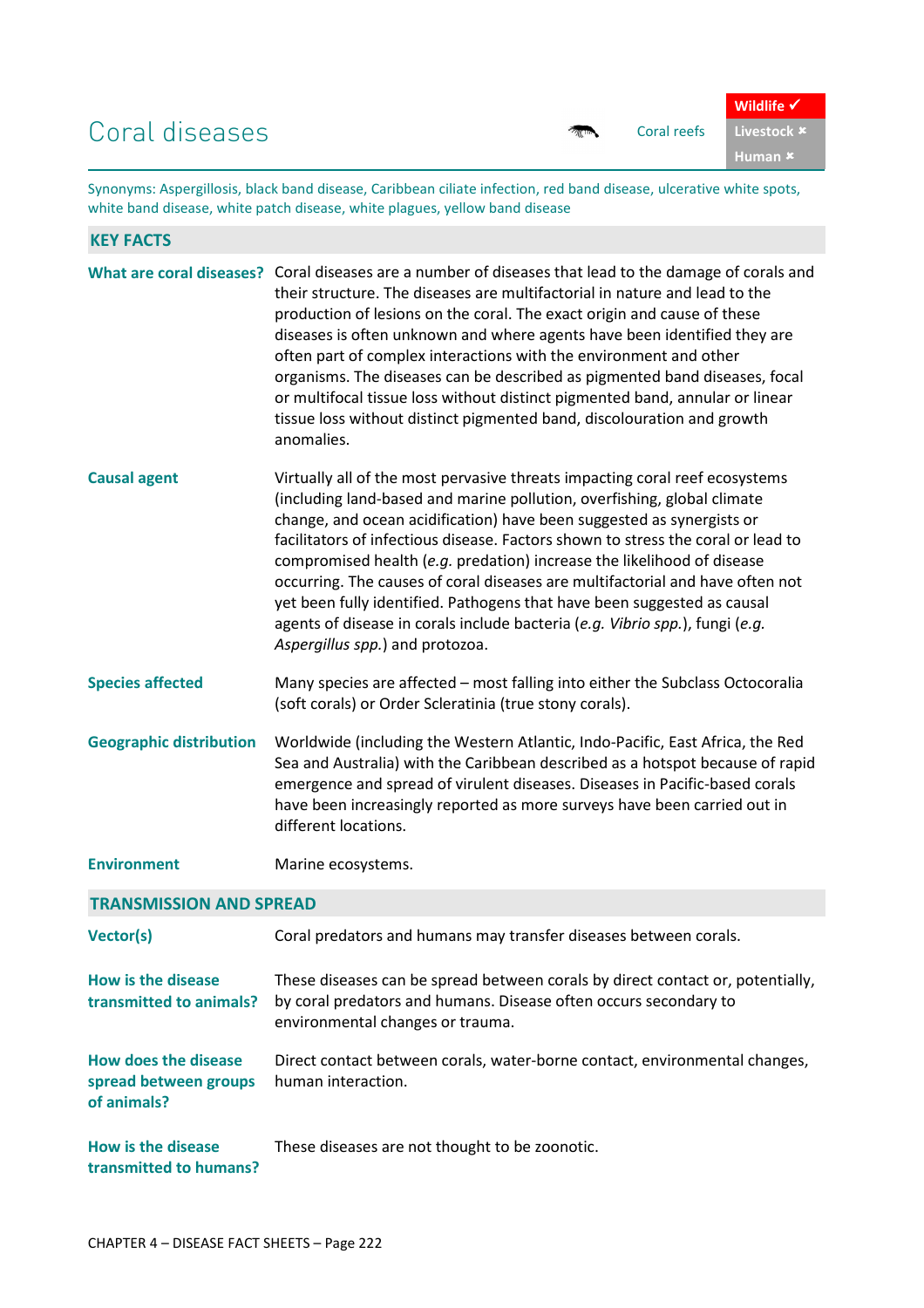## **IDENTIFICATION AND RESPONSE**

| <b>Field signs</b>                        | Lesions on coral – both of known or unknown cause. These lesions can<br>include tissue loss, bleaching, pigmentation changes (e.g. in bands or patches)<br>and growth anomalies.                                                                                                                                                                                                                                                                                                                                                                                                                                                                                                                                                                                                                                                                                                                             |
|-------------------------------------------|--------------------------------------------------------------------------------------------------------------------------------------------------------------------------------------------------------------------------------------------------------------------------------------------------------------------------------------------------------------------------------------------------------------------------------------------------------------------------------------------------------------------------------------------------------------------------------------------------------------------------------------------------------------------------------------------------------------------------------------------------------------------------------------------------------------------------------------------------------------------------------------------------------------|
| <b>Recommended action if</b><br>suspected | If a lesion is present, record host affected, whether or not there is a known<br>cause (e.g. fish predation, gastropod predation, galls, algal<br>abrasion/overgrowth, Crown of Thorns Starfish predation, sediment damage<br>etc.). Also record lesion type (e.g. tissue loss, growth anomaly, tissue<br>discolouration, overlying pigmented material) and also lesion pattern (focal,<br>multifocal or diffuse), rate of progression (rapid, moderate or not<br>progressing), colour, and lesion margin (describe colour, thickness, shape and<br>border type e.g. discrete or diffuse). Develop a monitoring programme to<br>help address impacts of disease on coral communities (e.g. determine how<br>widespread the disease is, how fast it is spreading and if the disease is fatal to<br>the animals affected). Depending on local arrangements, report suspected<br>cases to national authorities. |
| <b>Diagnosis</b>                          | Liaise with appropriate experts regarding collection of samples for laboratory<br>investigations prior to any samples being taken. If tissue loss is visible look for<br>potential predators in the surrounding area.                                                                                                                                                                                                                                                                                                                                                                                                                                                                                                                                                                                                                                                                                        |
|                                           | Samples may be taken for histology and microbiology. These can include coral<br>tissue, coral surface mucus and water, and sediment together with other flora<br>or fauna associated with the diseased corals.                                                                                                                                                                                                                                                                                                                                                                                                                                                                                                                                                                                                                                                                                               |
|                                           | Historic and background information should also be provided, together with<br>photographic documentation of the lesions and area. All samples should be<br>collected using the sterile techniques suggested by the experts to whom they<br>are to be sent. Permits are often required for collection and transportation of<br>samples and these vary between locations.                                                                                                                                                                                                                                                                                                                                                                                                                                                                                                                                      |
| <b>PREVENTION AND CONTROL IN WETLANDS</b> |                                                                                                                                                                                                                                                                                                                                                                                                                                                                                                                                                                                                                                                                                                                                                                                                                                                                                                              |
| <b>Environment</b>                        | Management of the environment is a challenge for these disease processes,<br>but certain aspects of coral life history may lend themselves to disease<br>control if they are incorporated into a management strategy.                                                                                                                                                                                                                                                                                                                                                                                                                                                                                                                                                                                                                                                                                        |
|                                           | Corals, unlike most other wildlife species of concern, are immobile. Once a<br>diseased colony has been found, it will not move and can be counted and<br>monitored (and potentially treated, if viable methods are developed). Corals<br>also have the potential to re-grow over dead skeleton by re-sheeting and in<br>this way they function more like plants.                                                                                                                                                                                                                                                                                                                                                                                                                                                                                                                                            |
|                                           | There has been some success in controlling the spread of black band disease<br>(BBD) during warming anomalies by aspirating the band using large syringes<br>or pumps. Clay or underwater epoxy putty can then be placed directly over<br>the band.                                                                                                                                                                                                                                                                                                                                                                                                                                                                                                                                                                                                                                                          |
|                                           | By reducing the amount of anthropogenic stressors on reefs, it is also<br>possible to try to optimise conditions favourable for reef health and coral<br>growth.                                                                                                                                                                                                                                                                                                                                                                                                                                                                                                                                                                                                                                                                                                                                             |
|                                           | Ensure that divers collecting samples or visiting sites always visit healthy sites<br>before those considered to be diseased.                                                                                                                                                                                                                                                                                                                                                                                                                                                                                                                                                                                                                                                                                                                                                                                |
|                                           | All samples should be placed in <b>double containment</b> and divers should                                                                                                                                                                                                                                                                                                                                                                                                                                                                                                                                                                                                                                                                                                                                                                                                                                  |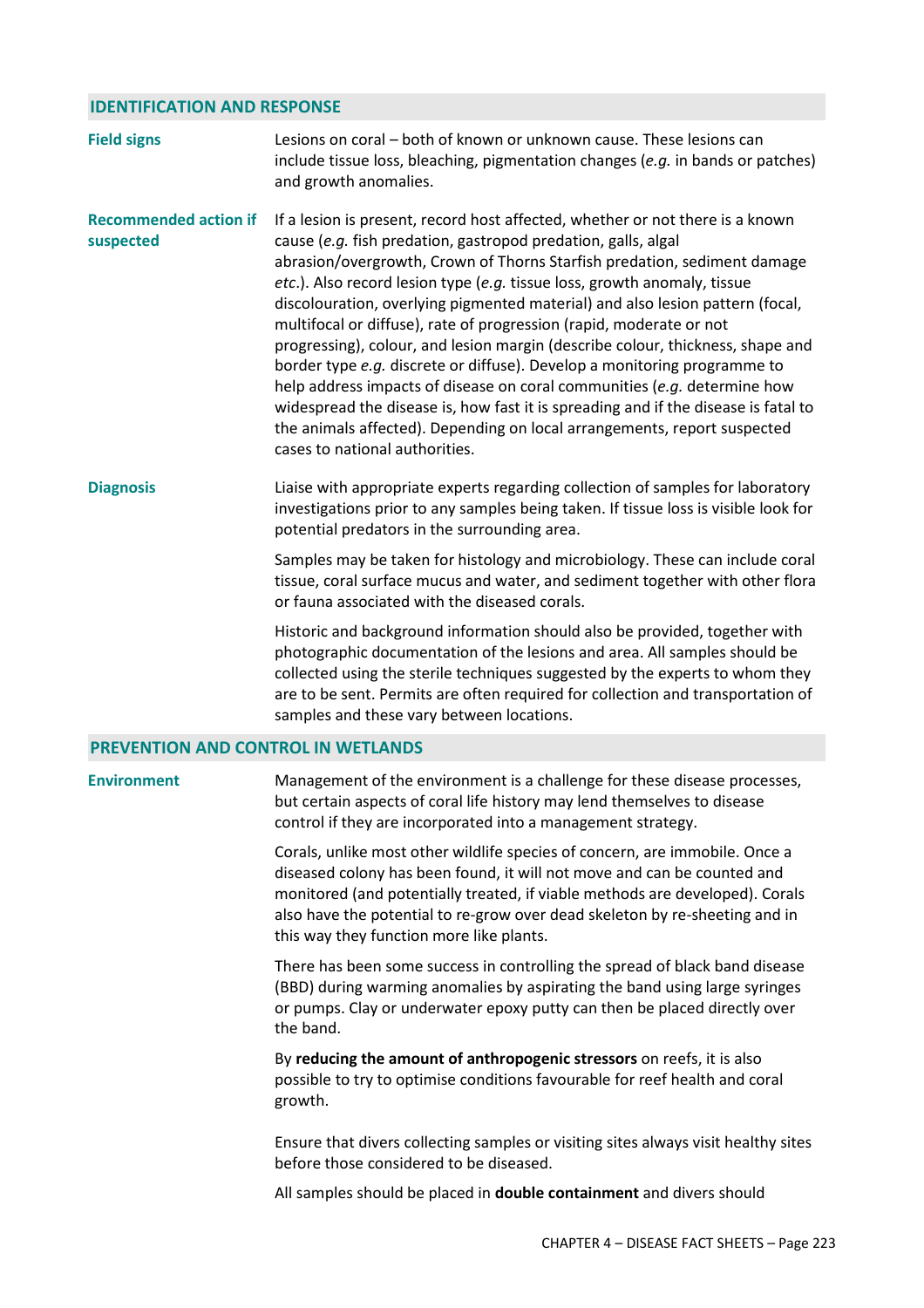**disinfect** SCUBA gear and equipment in 5% bleach solution (or other disinfectant) and then rinse in fresh water between sites.

|                                            | There is evidence to suggest corals that survive a bleaching episode may later<br>succumb to opportunistic infections, as their resistance is lowered by the<br>stress of bleaching. In such cases, imposing a quarantine on a reef acutely<br>impacted by either bleaching or disease may be worthwhile. The reef can be<br>closed to human activity by prohibiting diving, snorkelling and fishing for a<br>period of time. Managers should make every effort to disseminate to the<br>public locally-relevant information on coral diseases and their potential<br>impacts. Managers may also focus their attention on target groups who<br>interact regularly with the reef: fishers, recreational divers, and diving<br>tourism operators and their clients                                                                                                                                                                                                                                                                  |  |  |
|--------------------------------------------|-----------------------------------------------------------------------------------------------------------------------------------------------------------------------------------------------------------------------------------------------------------------------------------------------------------------------------------------------------------------------------------------------------------------------------------------------------------------------------------------------------------------------------------------------------------------------------------------------------------------------------------------------------------------------------------------------------------------------------------------------------------------------------------------------------------------------------------------------------------------------------------------------------------------------------------------------------------------------------------------------------------------------------------|--|--|
|                                            | In the longer term a number of actions can help to prevent disease and its<br>spread between corals:<br>Restrict translocation of corals to prevent movement of disease.<br>I.<br>Provide guidance for proper handling and containment regimes during<br>I.<br>coral disease experiments.<br>Monitor proposed coral management and research activities, as well as<br>×,<br>rehabilitation or remediation activities, to minimise or avoid ethical and<br>legal problems with the potential spread of disease.<br>Promote the use of universal precaution measures when dealing with<br>П<br>diseases in the field.<br>Encourage ethical behaviour and improved sanitary practices among<br>I.<br>divers and other users of the marine environment.<br>Communicate and report disease outbreaks and interventions.<br>П<br>Harnessing enthusiasm among divers will provide managers with<br>П<br>additional observers underwater, and the only efforts that are necessary<br>are some initial training and regular communication. |  |  |
| <b>Livestock &amp; humans</b>              | None                                                                                                                                                                                                                                                                                                                                                                                                                                                                                                                                                                                                                                                                                                                                                                                                                                                                                                                                                                                                                              |  |  |
| <b>Wildlife</b>                            | Experiments have shown that black band disease can be eliminated and the<br>rate of appearance of new infections can be reduced through re-introduction<br>of herbivorous urchins Diadema antillarum into habitats where they were<br>formally abundant.                                                                                                                                                                                                                                                                                                                                                                                                                                                                                                                                                                                                                                                                                                                                                                          |  |  |
| <b>IMPORTANCE</b>                          |                                                                                                                                                                                                                                                                                                                                                                                                                                                                                                                                                                                                                                                                                                                                                                                                                                                                                                                                                                                                                                   |  |  |
| <b>Effect on wildlife</b>                  | Infectious disease in corals has increased in frequency and distribution since<br>the early 1970's and since then there has been an exponential increase in<br>numbers of reported diseases, host species and locations with disease<br>observations. This rate of change has resulted in a global reduction in coral<br>cover. In addition to the loss of coral tissue, disease can cause significant<br>changes in reproduction rates, growth rates, community structure, species<br>diversity and abundance of reef-associated organisms.                                                                                                                                                                                                                                                                                                                                                                                                                                                                                      |  |  |
| <b>Effect on livestock &amp;</b><br>humans | None                                                                                                                                                                                                                                                                                                                                                                                                                                                                                                                                                                                                                                                                                                                                                                                                                                                                                                                                                                                                                              |  |  |
|                                            |                                                                                                                                                                                                                                                                                                                                                                                                                                                                                                                                                                                                                                                                                                                                                                                                                                                                                                                                                                                                                                   |  |  |